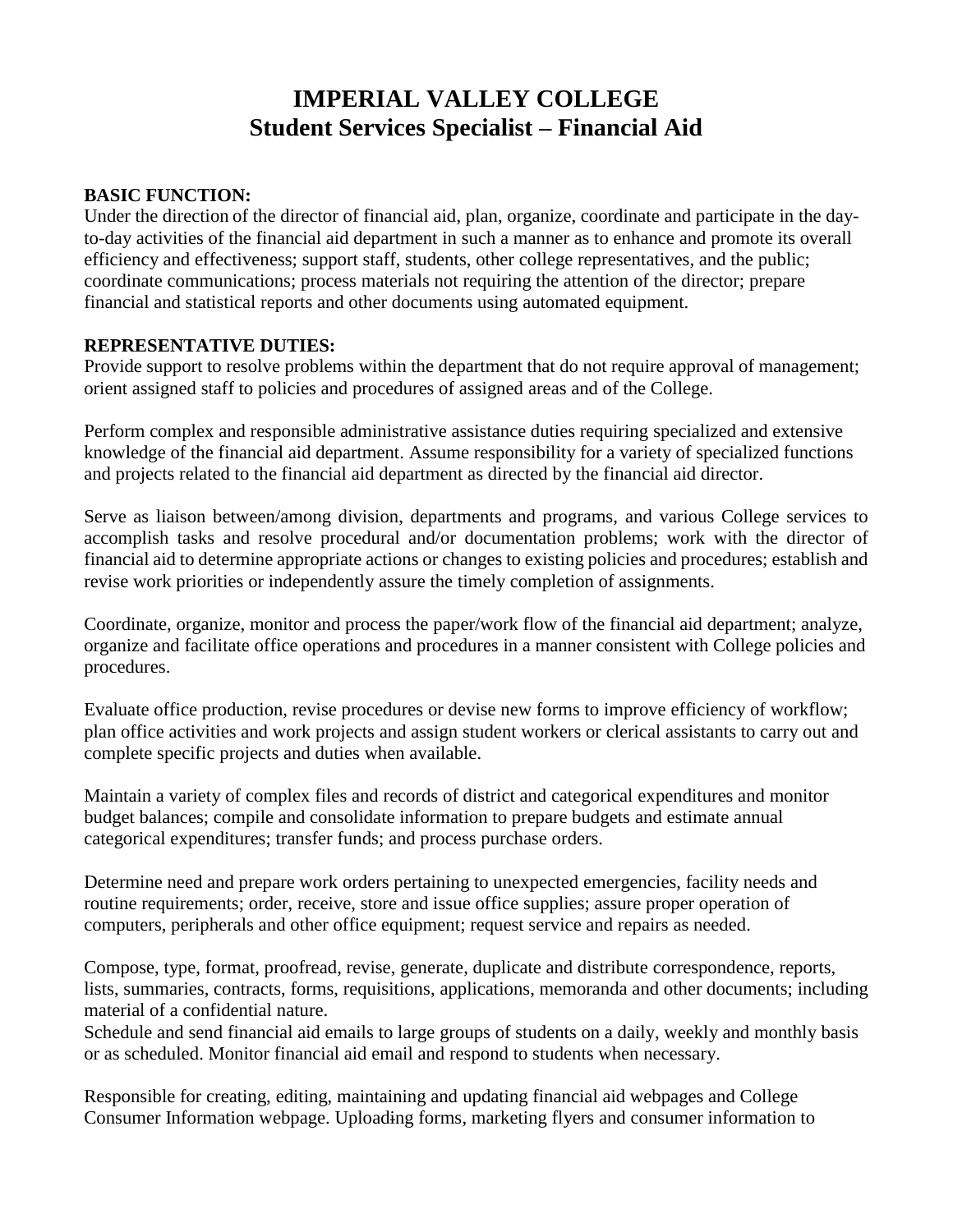webpages. Embedding and uploading financial aid videos to website using appropriate web application and/or publishing software.

Develop, manage, and maintain policies and procedures in collaboration with the director of financial aid to ensure appropriate administration of the financial aid programs and fiscal accountability.

Create, customize, edit and update financial aid forms and marketing materials. Develop and coordinate financial aid marketing campaigns.

Assist in obtaining quotes; communicate with vendors to obtain current prices, shipping and availability information as requested; place orders with vendors upon approval. Obtain the status of orders to secure the timely delivery of materials ordered.

Prepare and maintain comprehensive records related to purchase orders, special orders, and retrieve data to generate reports as required.

Assist financial aid director in organizing and coordinating workshops, trainings, student events and local Region X meetings. Prepare agenda items for meetings, take and transcribe minutes and distribute to appropriate personnel.

Determine eligibility for students in the AmeriCorps program and distribute checks to students from AmeriCorps and other state programs. Monitor outside resources provided to students from various campus departments and updating database accordingly.

Receive, screen, post, copy and distribute all e-mail as appropriate; receive, sort, screen and distribute U.S. and inter-district mail.

Maintain calendars and schedules of appointments, meetings and conferences as assigned; arrange travel requests; transportation and hotel accommodations and process required documentation; arrange and attend meetings and conferences as assigned; prepare agendas and background materials.

Train, supervise, direct and prioritize work activities of temporary, hourly or student office assistants as assigned; provide evaluation input to assigned supervisor for performance appraisals of office assistants as required.

Perform other related duties as assigned

## **KNOWLEDGE AND ABILITIES:**

KNOWLEDGE OF:

- Financial Aid laws, rule and regulations
- Operation and organizational methods of the financial aid office
- Modern office practices, procedures and equipment including a word processor and a
- personal or online computer and appropriate software; letter and report writing;
- telephone techniques and etiquette.
- Financial and statistical record-keeping principles and practice
- Microsoft office; excel required, adobe acrobat preferred
- Office management techniques.
- Correct English usage, spelling, grammar, punctuation and composition.